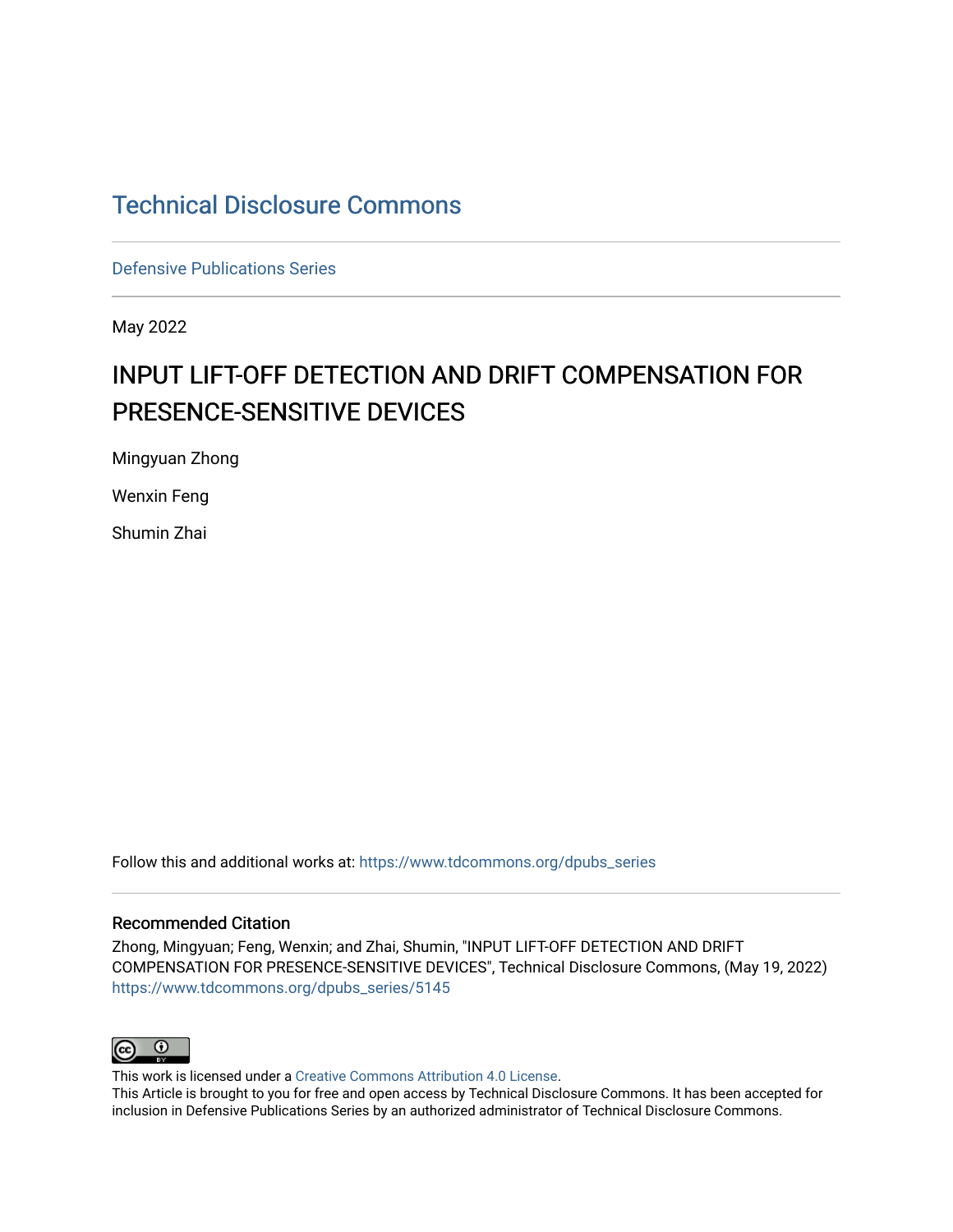# **INPUT LIFT-OFF DETECTION AND DRIFT COMPENSATION FOR PRESENCE-SENSITIVE DEVICES**

# **ABSTRACT**

 A mobile computing device (e.g., smartwatch, smartphone, tablet computer, laptop computer with touchscreen input, etc.) may determine when a user has lifted their finger, pen, pencil, stylus, or other input element from a presence-sensitive input device (e.g., resistive touchscreens, surface acoustic wave touchscreens, capacitive touchscreens, projective capacitance touchscreens, pressure sensitive screens, acoustic pulse recognition screens, etc.) and may compensate for drift in the touch centroid resulting from the lifting off of the input element. The mobile computing device may use a sliding window analysis, a recurrent neural network, or other algorithms to determine when a user has begun moving the input element away from the input device such that the input device ceases detecting the presence of the input element (e.g., a lift-off event). Based on the lift-off event and characteristics of the gesture prior to the lift-off event, the mobile computing device may adjust the gesture termination location to correct for drift caused by lifting off the input element. In this way, the techniques described herein may enable the mobile computing device to more accurately determine the location at which the gesture terminated.

## **DESCRIPTION**

 FIG. 1 below shows a computing device 100 that performs input lift-off detection and drift compensation in accordance with techniques of this disclosure. As shown in FIG. 1, computing device 100 includes a presence-sensitive display 102, one or more processors 104, and one or more storage devices 106. As further shown in FIG. 1, storage devices 106 includes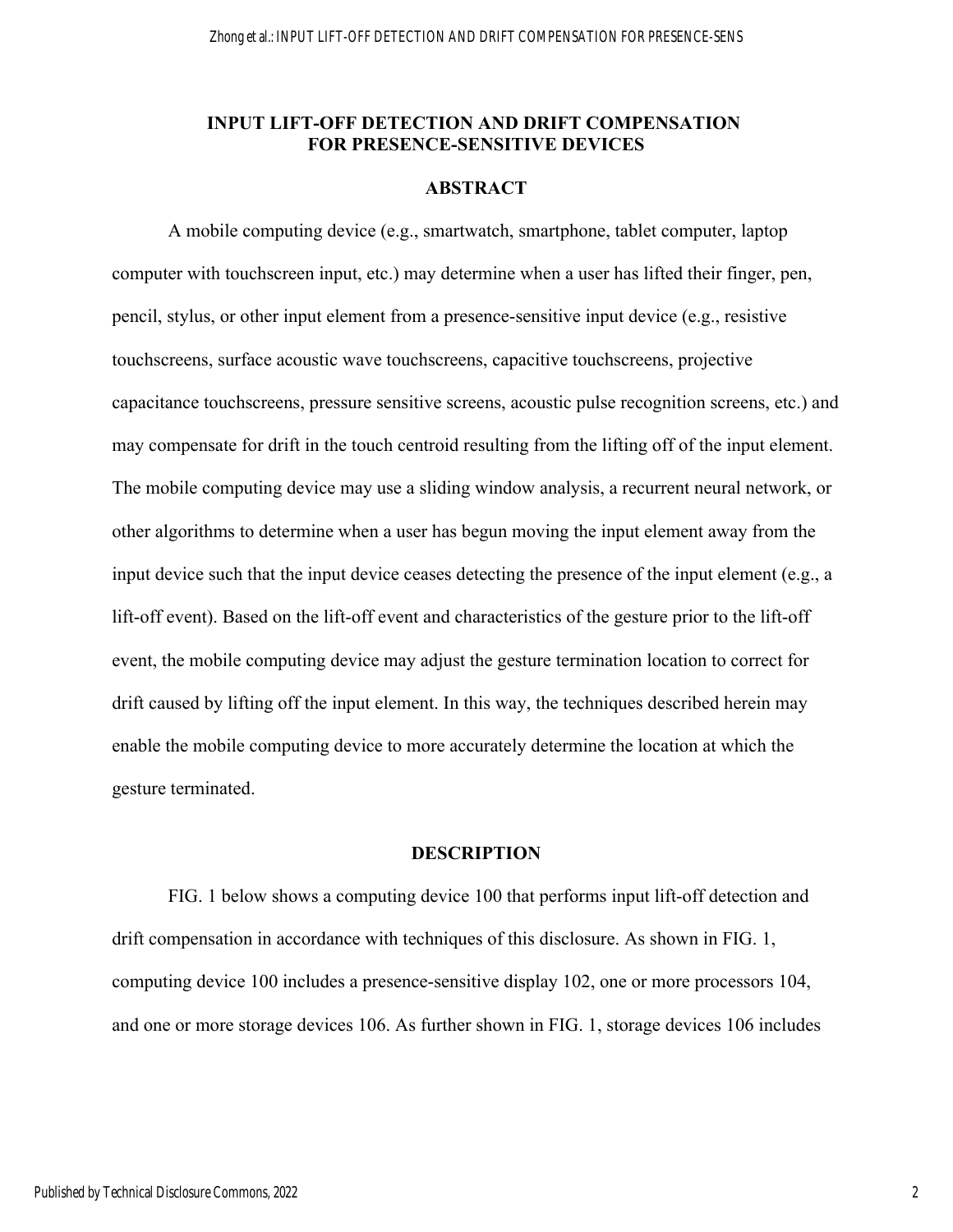an input lift-off detection module 108, a drift compensation module 110, and a heatmap feature repository 116.



**FIG. 1** 

Presence-sensitive display 102 may function as an input device for computing device 100 using a touchscreen, pressure sensitive screen, an acoustic pulse recognition touchscreen or another presence-sensitive screen technology. Presence-sensitive display 102 may function as an output device for computing device 100 using any one or more of display technologies (e.g., liquid crystal display, dot matrix display, light emitting diode (LED) display, organic light emitting diode (OLED) display, electronic ink display, or similar display technology.

Processors 104 may implement functionality and/or execute instructions associated with computing device 100. Examples of processors 104 include one or more of an application specific integrated circuit (ASIC), a field programmable gate array (FPGA), an application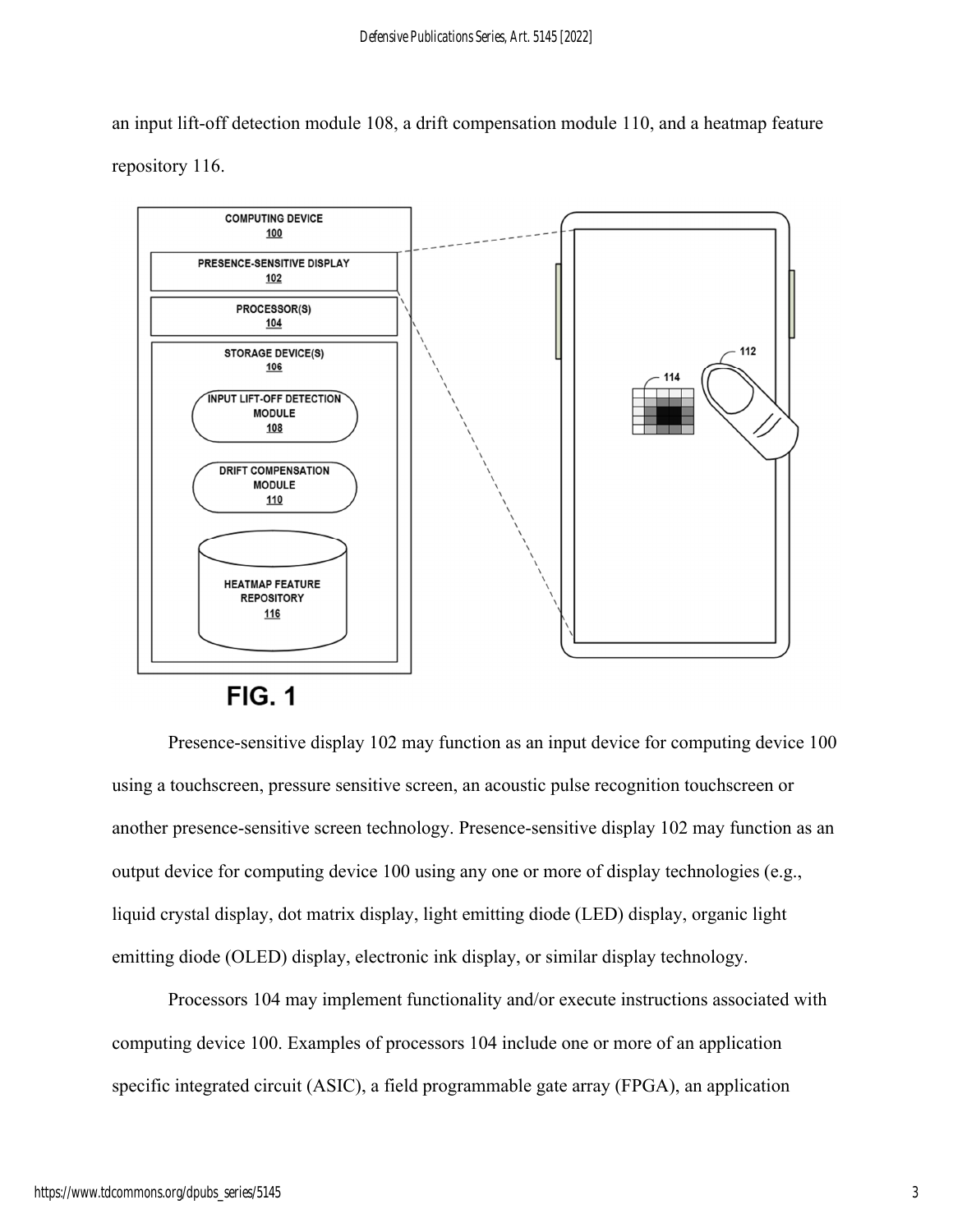#### Zhong et al.: INPUT LIFT-OFF DETECTION AND DRIFT COMPENSATION FOR PRESENCE-SENS

processor, a display controller, an auxiliary processor, a central processing unit (CPU), a graphics processing unit (GPU), one or more sensor hubs, and any other hardware configure to function as a processor, a processing unit, or a processing device.

Storage devices 106 may include one or more computer-readable storage media. For example, storage devices 106 may be configured for long-term, as well as short-term storage of information, such as instructions, data, or other information used by computing device 100. In some examples, storage devices 106 may include non-volatile storage elements. Examples of such non-volatile storage elements include magnetic hard disks, optical discs, solid state discs, and/or the like. In other examples, in place of, or in addition to the non-volatile storage elements, storage devices 106 may include one or more so-called "temporary" memory devices, meaning that a primary purpose of these devices may not be long-term data storage. For example, the devices may comprise volatile memory devices, meaning that the devices may not maintain stored contents when the devices are not receiving power. Examples of volatile memory devices include random-access memories (RAM), dynamic random-access memories (DRAM), static random-access memories (SRAM), etc.

Presence-sensitive display 102 of computing device 100 may detect an input (e.g., provided by an input element 112, such as a finger) and may provide a plurality of locations at which the input is detected along with an intensity of the input detected at each of the plurality of locations. In various instances, the presence-sensitive display may continue to detect the input as input element 112 moves to different locations of presence-sensitive display 102. In such instances, the input is called a gesture input. When input element 112 is no longer detected by presence-sensitive display 102 (e.g., when input element 112 moves away from presencesensitive display 102), computing device 100 determines that the gesture input has ceased (e.g.,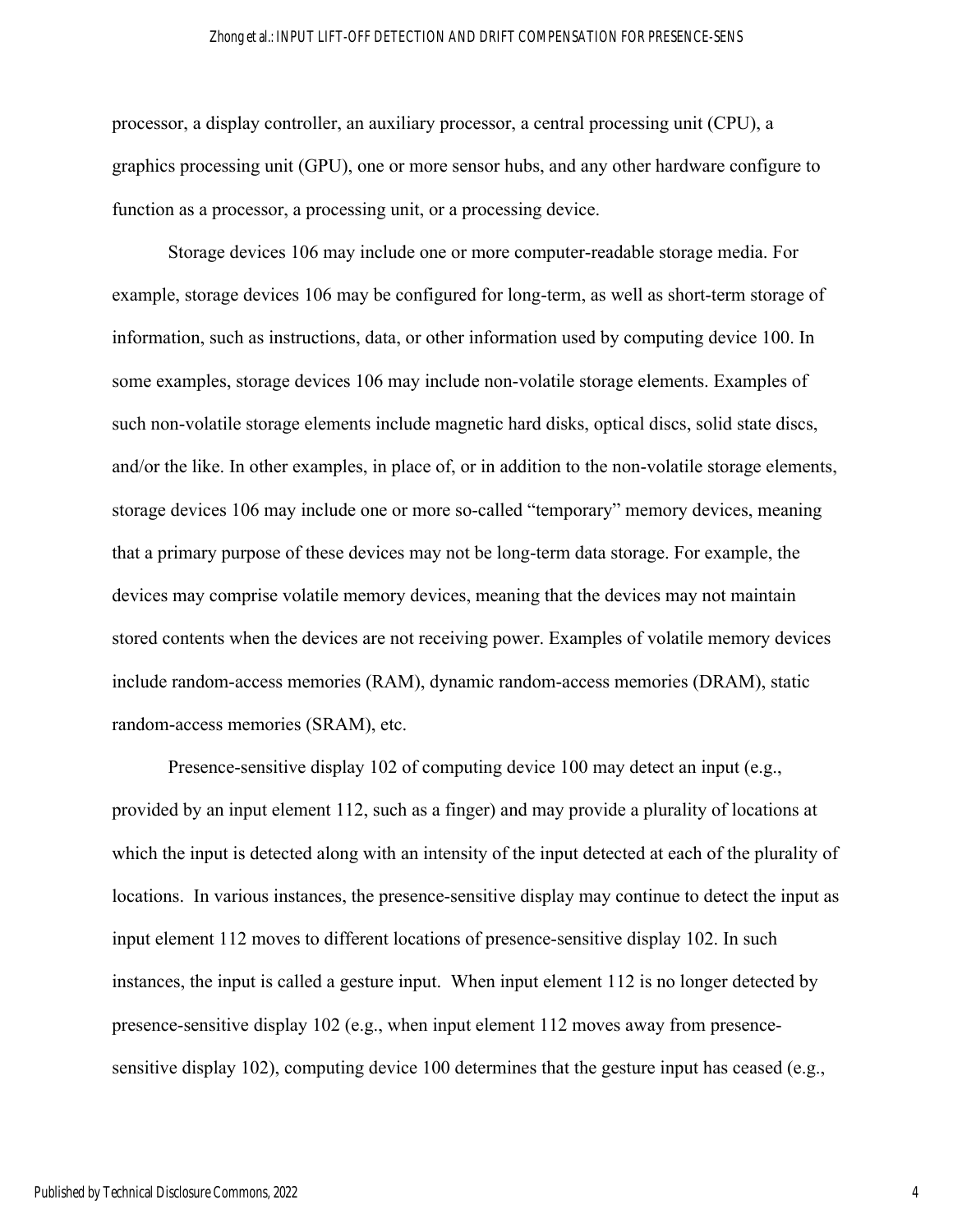determines that a lift-off event has occurred). Computing device 100 may perform various actions based on the location at which the gesture input terminated.

As input element 112 moves relative to presence-sensitive display 102, computing device 100 may be unable to precisely determine the terminal location of the gesture input. For example, when using computing device 100, a user may experience issues with the accuracy of an input and may experience unintended drifting of a cursor or other selector when removing input element 112 from the range of presence-sensitive display 102. The accuracy and drifting issues may be due to a variety of factors including shifts in pressure or capacitance detected or changes in the contact area on the touchscreen among other factors.

In accordance with the techniques described herein, an input lift-off detection module 108 may analyze changes in a gesture input heatmap 114 ("heatmap 114") during the gesture and during the lift-off event, and a drift compensation module 110 may adjust the terminal location of the gesture input based on the analysis by input lift-off detection module 108. In this way, the techniques described herein may enable computing device 100 to more accurately determine the location at which the gesture terminated, in turn increasing the probability that computing device 100 performs the action intended by a user of computing device 100.

FIG. 1 shows computing device 100 with heatmap 114 visually overlaid on presencesensitive display 102 of computing device 100. Although FIG. 1 shows heatmap 114 for purposes of explanation, computing device 100 may not generate or display a visual representation of heatmap 114 via presence-sensitive display 102. Heatmap 114 is one example of the intensity of input detected at various locations of presence-sensitive display 102 at one particular time. In examples where presence-sensitive display 102 is a capacitive touchscreen, the intensity of the input may correspond to a capacitance value at each location at which the

5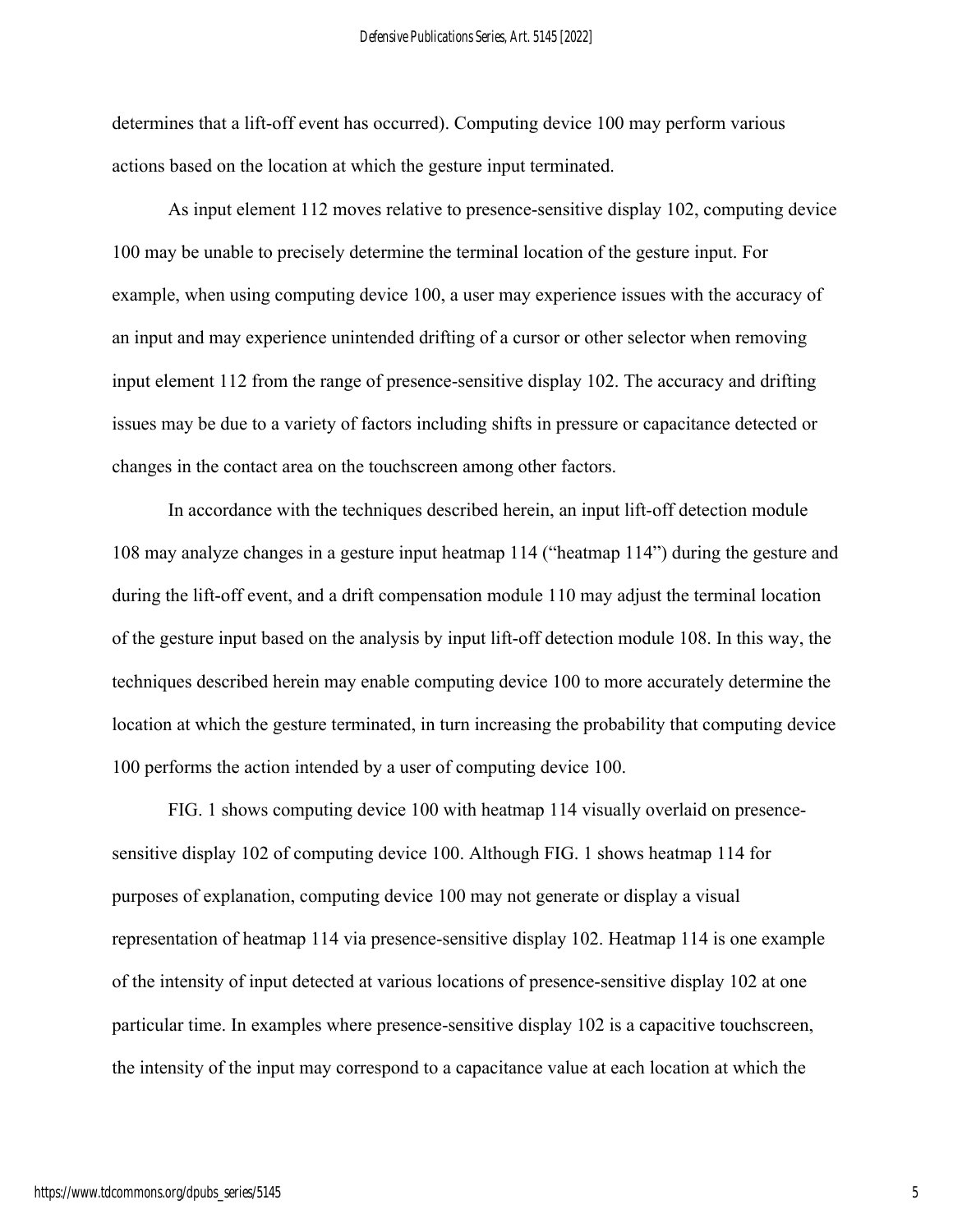#### Zhong et al.: INPUT LIFT-OFF DETECTION AND DRIFT COMPENSATION FOR PRESENCE-SENS

capacitive touchscreen detects the input. For instance, the darker colored portions of heatmap 114 may indicate a higher capacitance value while the lighter colored portions may indicate a lower capacitance value at those locations. In general, heatmap 114 may indicate higher intensities near the center of the locations at which input element 112 is detected and lower intensities near the periphery of the locations at which input element 112 is detected. Heatmap repository 116 may store information relating to features of heatmap 114, such as a twodimensional (2D) raw heatmap corresponding to heatmap 114, an area of heatmap 114, a perimeter of heatmap 114, a histogram of the row and column values of heatmap 114, the sum of the heatmap values of heatmap 114, derivatives of the above features, etc.







FIG. 2A shows heatmap intensity as a function of time for a gesture input, and FIG. 2B shows intensity change as a function of time for the gesture input. The gesture input includes a gesture event 218 and a lift-off event 220. The end of gesture event 218 and/or the start of lift-off event 220 may indicate when lift-off starts to occur. As shown in FIGS. 2A-2B, the intensity of an input detected at various locations of presence-sensitive display 102 at any particular time during gesture event 218 is relatively high and mostly constant (e.g., because as the user performs the gesture, the user presses input element 112 into presence-sensitive display 102,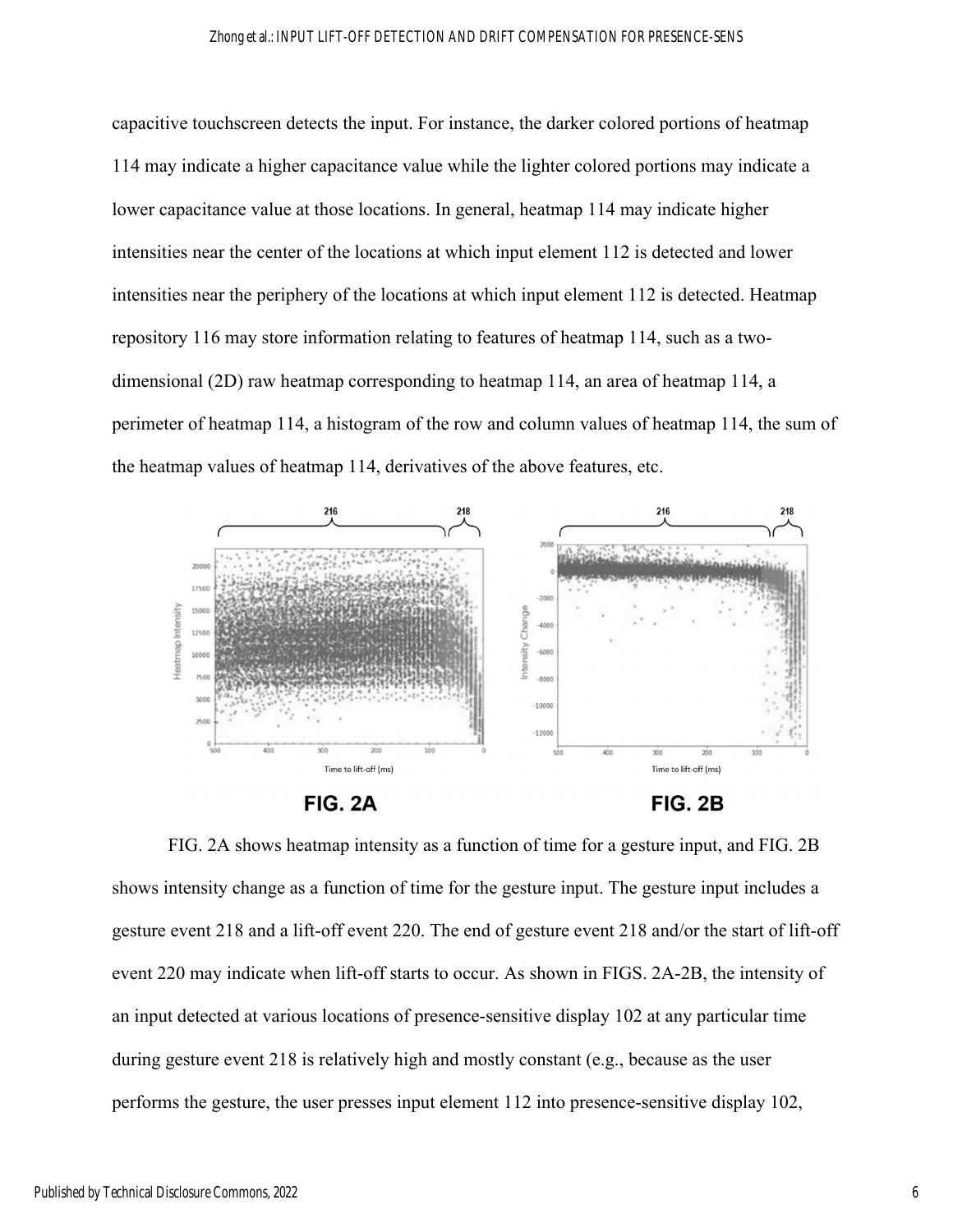resulting in a commensurate intensity of the input). As further shown in FIGS. 2A-2B, the intensity of an input detected at various locations of presence-sensitive display 102 at any particular time during lift-off event 220 is relatively low and progressively decreasing (e.g., because as the user begins to terminate the gesture, the user lifts input element 112 off of presence-sensitive display 102, reducing the intensity of the input until the intensity reaches zero).

Input lift-off detection module 108 may analyze changes in heatmap 114 over a temporal domain (e.g., as shown in FIGS. 2A-2B) to determine when a lift-off event has occurred. As an example, if, when a user is providing a gesture input to computing device 100, heatmap 114 indicates that a decrease in the heatmap intensities exceeds a threshold value (e.g., an absolute value, a percentage value, etc.), input lift-off detection module 108 may render a classification of lift-off event 220.

For instance, if at 500 ms to lift-off the average heatmap intensity is 12,500 units, at 480 ms to lift-off the average heatmap intensity is 12,600 units, and the threshold value is 20% (e.g., of the heatmap intensity at the earlier time, in this case 12,500 units), input lift-off detection module 108 may classify the temporal domain of 500-480 ms to lift-off as gesture event 218 instead of lift-off event 220. In the same example, if at 80 ms to lift-off the average heatmap intensity is 12,500 units and at 60 ms to lift-off the average heatmap intensity is 10,000 units, input lift-off detection module 108 may classify the temporal domain of 80-60 (as well as 60-0 ms to lift-off) to lift-off as lift-off event 220.

Although the above example describes using an average of heatmap intensities, the techniques of this disclosure may be applied using other features of heatmap 114. Examples of such features may include, but are not limited to, a mean, a median, a sum, etc. Also, time

7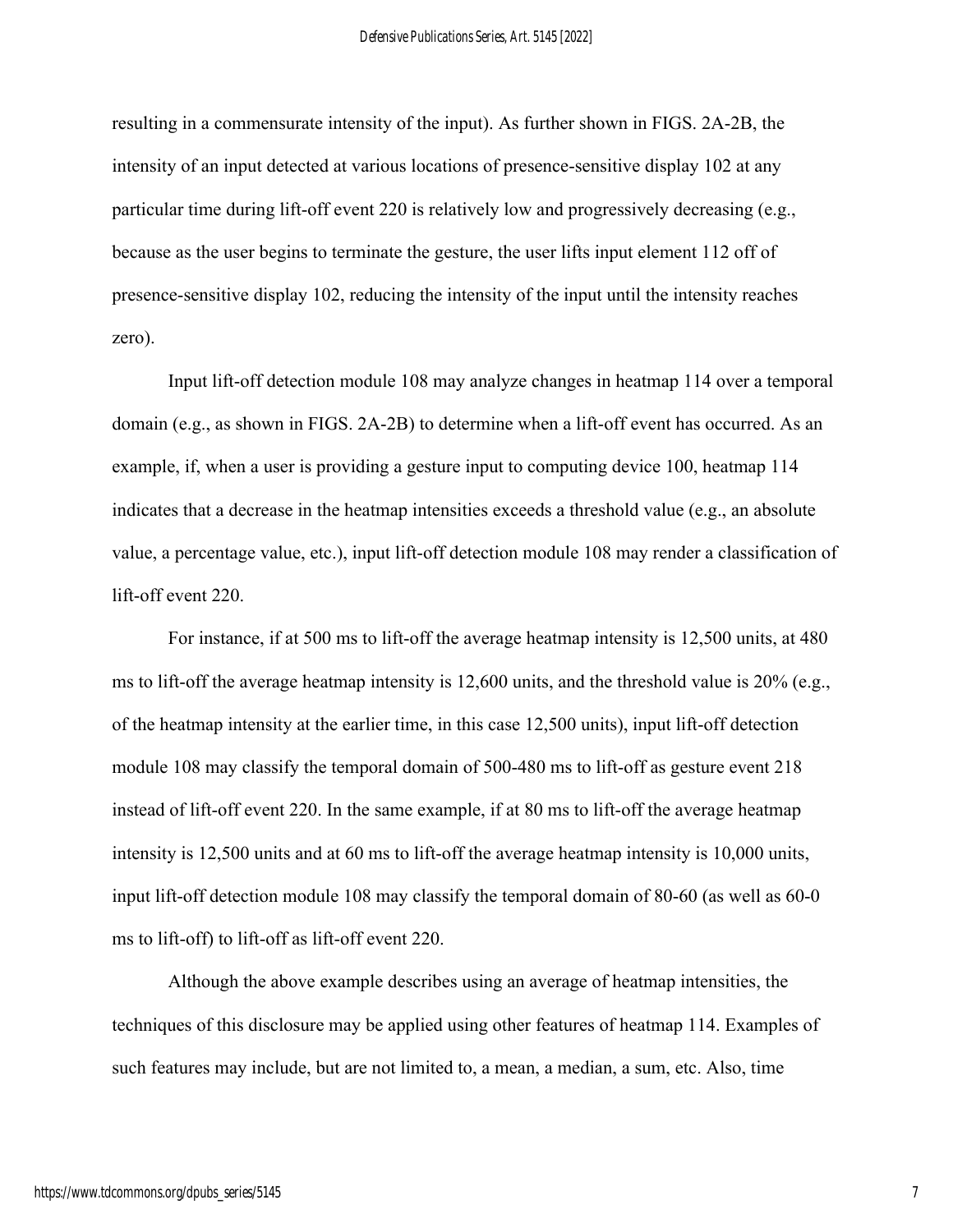#### Zhong et al.: INPUT LIFT-OFF DETECTION AND DRIFT COMPENSATION FOR PRESENCE-SENS

intervals other than 20 ms may be used, and the times being analyzed within those intervals may be selected in various ways. For instance, input lift-off detection module 108 may analyze heatmap intensities for two or more randomly selected times within an interval of 10 ms.

In some examples, input lift-off detection module 108 may use a sliding window analysis. The sliding window analysis may be substantially similar to the method described in the above example except that a sliding window is used. As used here, a sliding window refers to a number of the most recent contiguous frames (e.g., the 3 most recent frames, the 5 most recent frames, etc.). Additionally or alternatively, input lift-off detection module 108 may use a recurrent neural network, a support vector machine (SVM), logistic regression models, or other algorithms to determine the occurrence of the lift-off event.

For example, input lift-off detection module 108 may include a recurrent neural network trained to output a determination of when lift-off event 220 has occurred. The recurrent neural network may receive the time-series data of the heatmap features, including heatmap intensities, as sequential input data, which the recurrent neural network may analyze to output a determination. In some instances, the sequential input data may be pre-processed (e.g., filtered) to exclude data associated with changes in heatmap intensities below a threshold (which, in general, do not indicate lift-off event 220), such as a threshold of a 10% decrease in heatmap intensity in a time interval or frame window.

 In any case, based on the analysis by input lift-off detection module 108, drift compensation module 110 may adjust the terminal location of the gesture input. For example, if, based on the analysis by input lift-off detection module 108, the start of lift-off event 220 occurs 80 ms before lift-off (i.e., 80 ms before input element 112 actually lifts off presence-sensitive display 102), drift compensation module 110 may report the touch centroid of heatmap 114